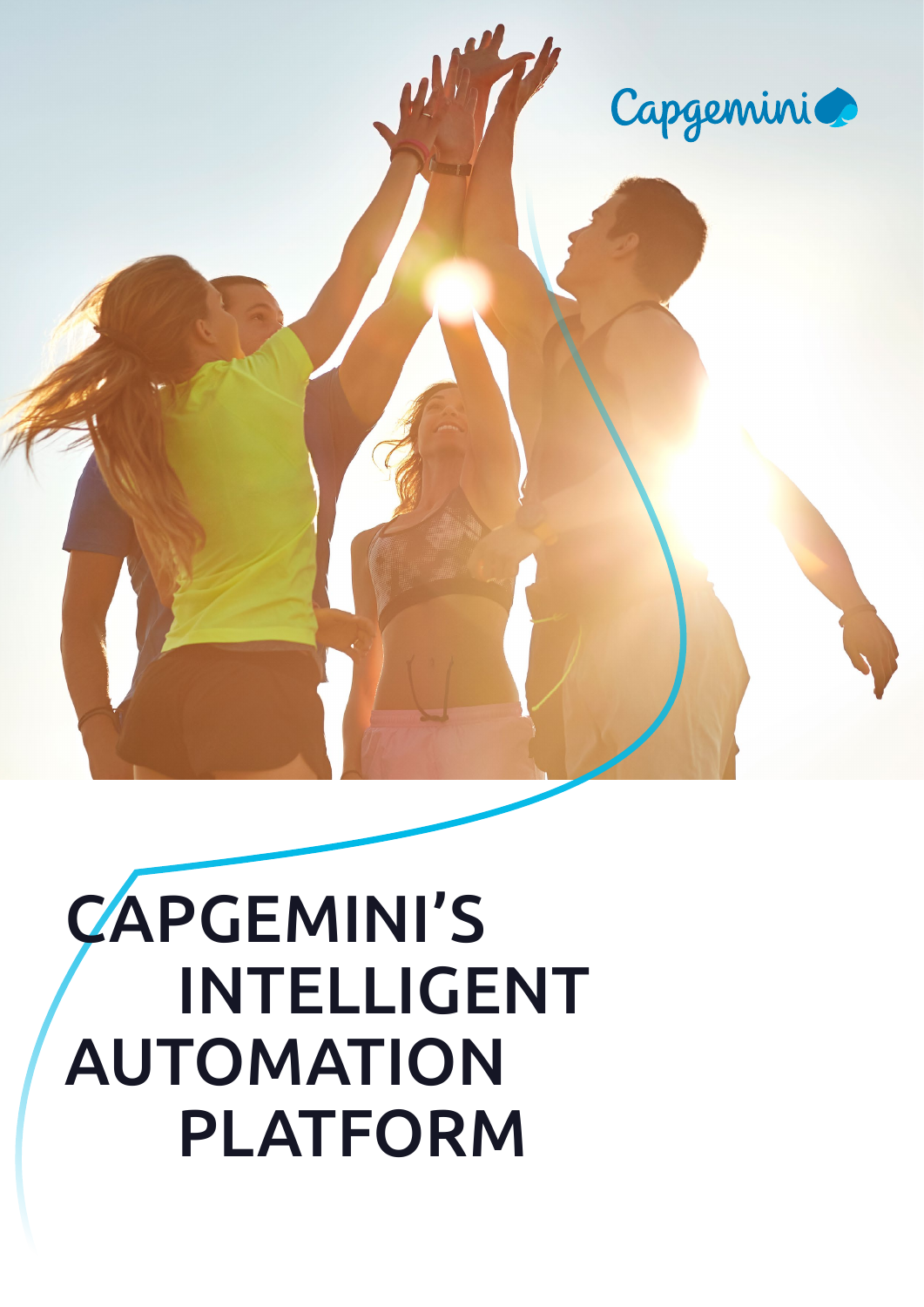As the world is at an unexpected crossroads, business leaders are rapidly re-assessing strategy, priorities and focus. Today, there is an unprecedented chance to redefine enterprise; to embed new and more agile ways of working, boost innovation, and enhance customer experiences. Simultaneously there's scope for realizing new revenue opportunities, reducing costs and – perhaps for the first time – doing so at scale.

In fact, most businesses believe that the commercial ambiguity created by the global pandemic has served as a catalyst for transformation in their organizations.

A recent Capgemini Research Institute study<sup>1</sup> shows that 68% of businesses surveyed had either already accelerated or launched new transformation initiatives or were planning to do so once recovery begins. The same research notes that three trends will dominate the reshaping of the enterprise world: That remote working will be part and parcel of our lives, organizations will rethink production and supplier networks, and these – and more changes – will be driven by a digitization and automation boom.

# INTELLIGENT AUTOMATION DRIVES BUSINESS BENEFITS... AND PAVES THE WAY FOR DIGITAL TRANSFORMATION

Intelligent automation isn't just about technologies. We believe that true success is measured by the ability to navigate change while orchestrating new and innovative ways of working. In other words, by bringing people and technology together to identify opportunities that can drive and impact business results.

However, to create and unlock true value for customers, digital transformation is imperative. While intelligent automation bridges the gap between the data it provides and the experiences clients want their customers to have, digital transformation makes it possible. Additionally, in the wake of disruptive technologies on the application and infrastructure front, the need for a unified platform is critical to achieving success. Finally, considering that XLA (Experience Level Agreement) is the new SLA, we at

Capgemini are constantly innovating and evolving our technologies to progress towards enhancing customer experience.

Capgemini's Intelligent Automation Platform is the result of our efforts towards addressing the aforementioned expectations. The platform holds a unique position to aid clients in achieving business value and ROI right till the end of the chain – the customers. In the Age of Agility where the world of work is hybrid, business resilience is instrumental, speed is the key, and transformation is a norm, Capgemini's Intelligent Automation Platform empowers companies with its intensified digital technological advancements to achieve more, together – the mandate for CIOs and CTOs today.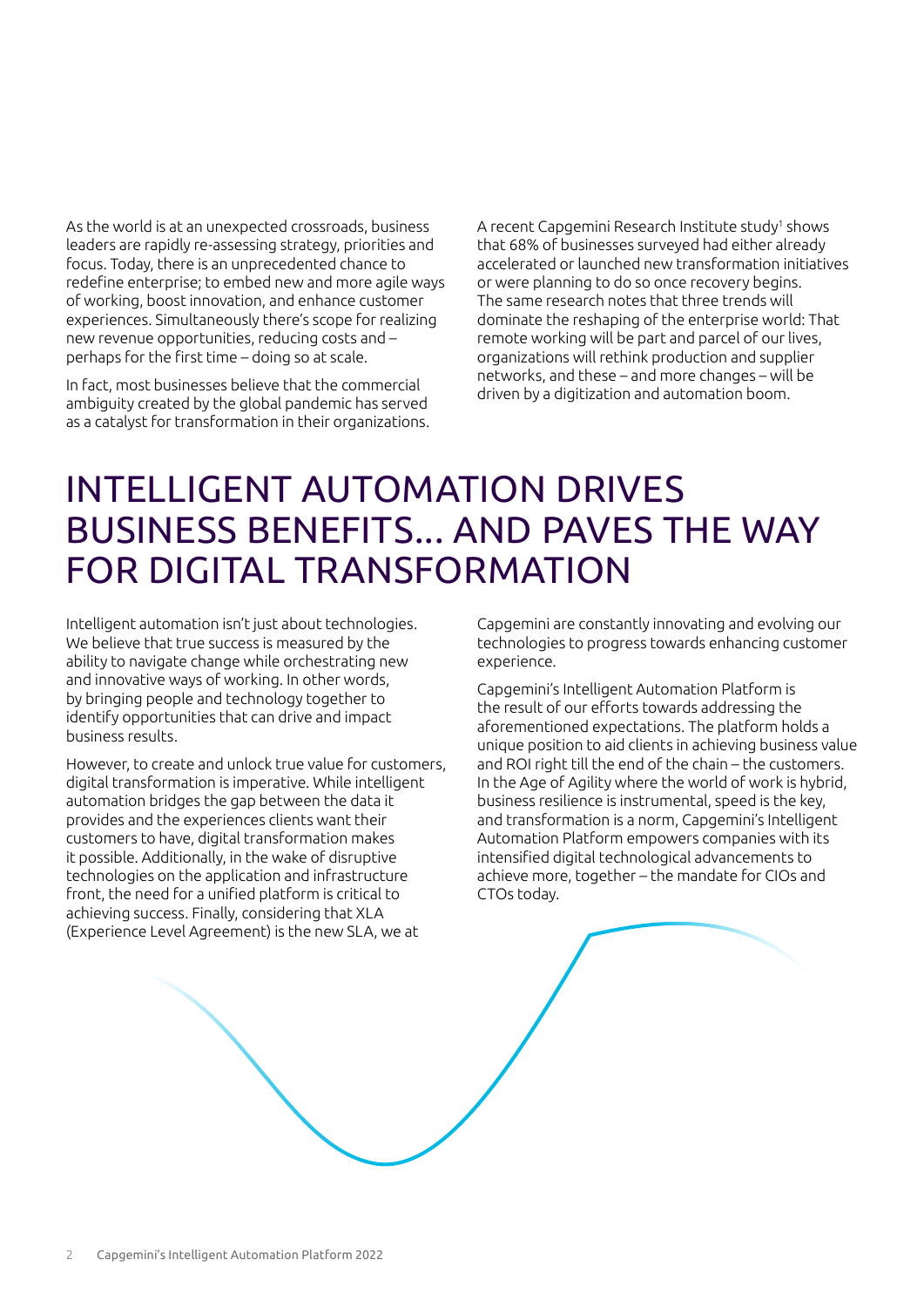# CAPGEMINI'S INTELLIGENT AUTOMATION PLATFORM

Capgemini's Intelligent Automation Platform is an insights-driven, purpose-built, plug and play platform. It enables effective IT, applications services, and business operations delivery to provide intelligent automation at its full potential for businesses to reap maximum value across the entire operation, seamlessly, and at scale.

Based on state-of-the-art technology, it facilitates the capture of events produced by the operational system and synthesizes it into business relevant insights. It does so by generating an intuitive view to provide realtime health of the client's business operations.

The platform enables businesses to move from operations focused, limited value, isolated deployment of automation to an enterprise-wide, automationfirst approach, for integrated end-to-end service management. It means that our clients can accelerate their automation journey and unlock business value across business and IT operations.

#### **Our Value Proposition:**

- Business connected Ops by providing visibility in business processes and the underlying IT:
	- End-to-End observability: Facilitates unified observability as against segregated siloes.
	- Aligned to your business priorities and market dynamics: Brings you actionable insights through experience, irrespective of your industry: CPRD, E&U, Manufacturing, Automotive, Telcos, Financial services, etc.

– Business insights: Tracks business KPIs over a seamlessly integrated IT layer and gives a holistic view; dashboard backed up by relevant data, not only on financial or accounting processes, but also on supply chain, asset management, etc. helping all C-Levels in your organization.

#### • Unified automation platform:

- Hybrid Teams and Environment need platform driven automation which can integrate and orchestrate across teams/vendors and different infrastructure and application assets.
- More agility: A collaborative ecosystem approach with an efficient, multi-speed delivery model, and flexible landscape.
- Secured Integration layer: a robust integration layer, secured and quickly adapts to changes at sources and destinations.
- Mechanism to drive automation coverage at scale: – Enablers for faster adoption of automation using vast repository of reusable automation assets assembled across the group.
- Automation Governance and Value realization to enhance tangible value that customers can get out of automation:
	- Measurable outcomes driven by real time dashboards.
	- More efficiency: Operational excellence that improves time to results and cost reductions to drive your digital agenda.
	- ROI based Automation Assessment framework to drive future roadmaps towards meaningful automation journey for the enterprise.

*Artificial intelligence, analytics, and automation, while offering transformative potential business value, need an integrated approach across data, processes, and technologies. When deployed in isolated use cases at task-automation levels, they do not scale and provide their expected transformational impact on end-to-end process outcomes."<sup>2</sup>*

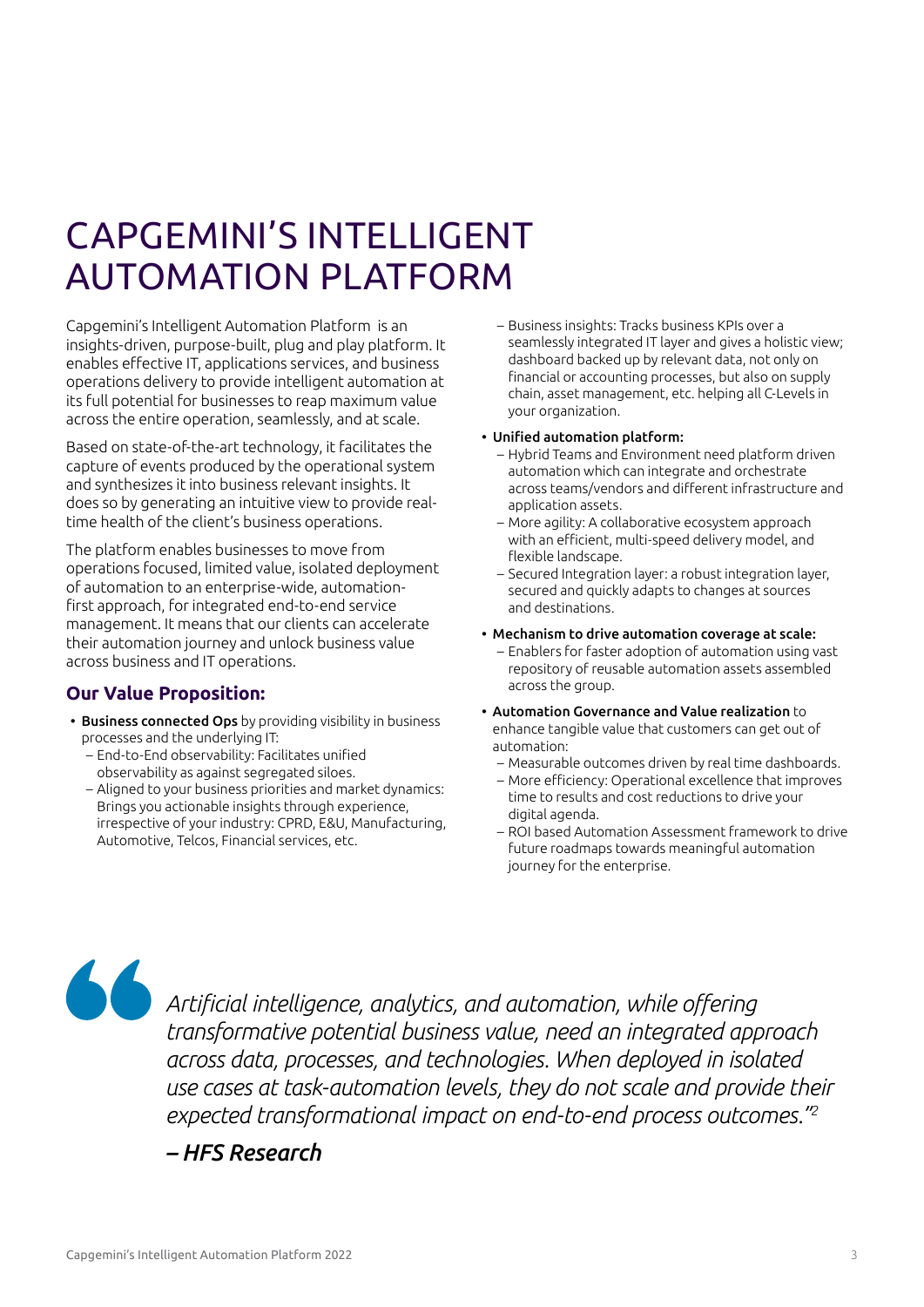

# FACING CHALLENGES? WE ARE HERE TO HELP

What are your challenges as a CIO/CTO/CDO/CXO?:

- Lack of visibility in business processes and the underlying IT.
- Limited or Distributed Automation.
- Lack of Mechanism to drive automation coverage.
- Automation governance & Value Realization.
- Manageability of automation.

With Capgemini's Intelligent Automation Platform, we aim to address these concerns by ensuring:

#### INSIGHTS:

• To facilitate business convergence / industry alignment.

#### AGILITY:

• Significant reduction in time to execute new requests.

• Enhance customer experience.

#### AVAILABILITY:

- Ensure high availability & performance from application environment.
- Quicker incident resolution.

#### COSTS:

• Minimize cost of operations, development & testing to invest on change.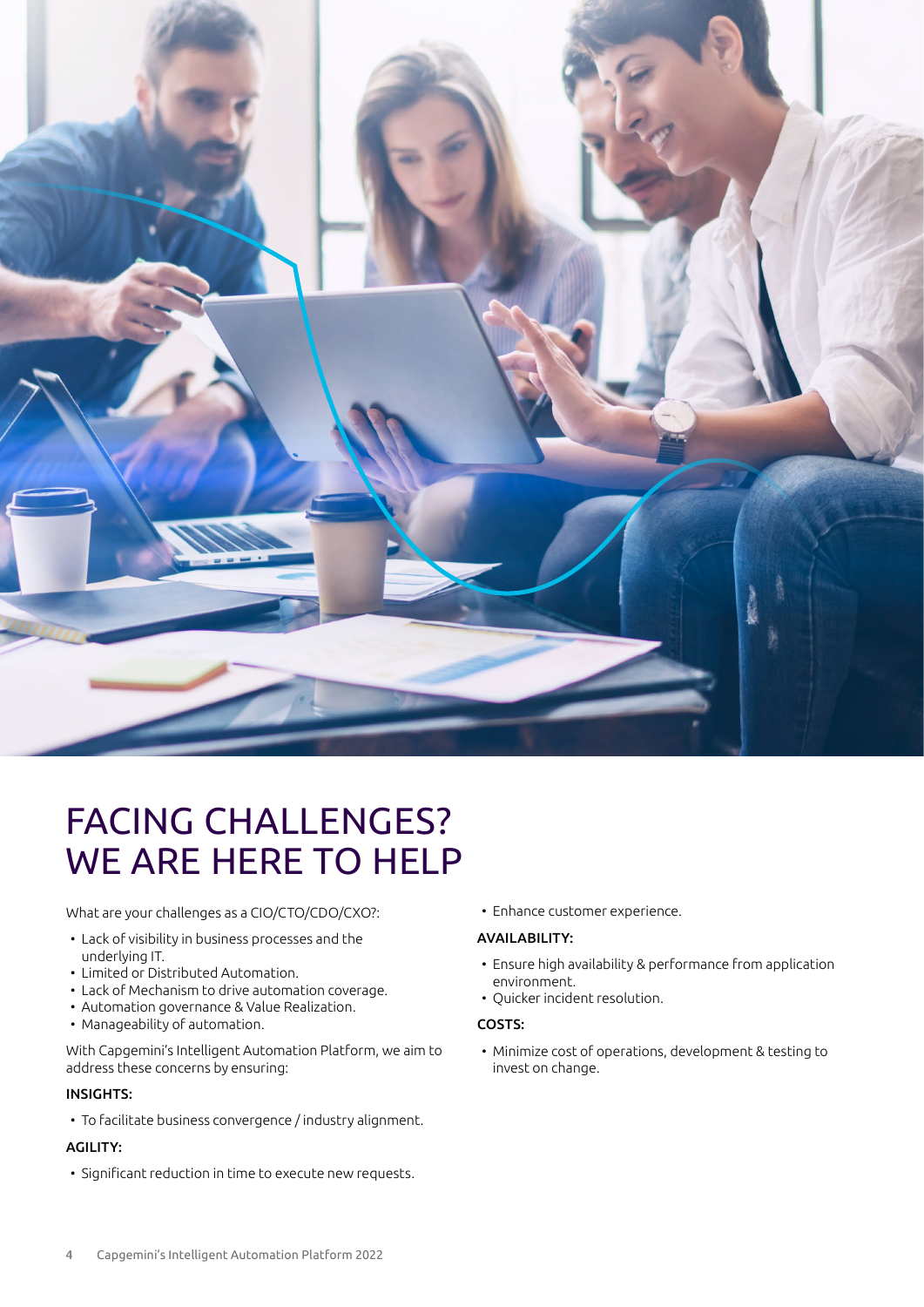## WE ARE BUSINESS ALIGNED: FUTURE-READY, INNOVATION FOCUSED, AND INSIGHTS DRIVEN... AND WE'VE DONE IT BEFORE.

We are already delivering results for clients globally and in many industry sectors like CPRD, E&U, Manufacturing, Automotive, Telcos, Financial services, etc.

| <b>Driving cost reduction</b><br>and continuous<br>improvement for an<br>electricity transmission<br>and distribution<br>service provider:                                                                                                                                                                                                                                                                                            | <b>Putting the fizz in</b><br>the operations of<br>a global beverage<br>retailer:                                                                                                                                                                                                                                                                                                                                                                                                                                                                                                                  | <b>Constructing</b><br><b>better business</b><br>outcomes for<br>an engineering<br>and consulting<br>company:                                                                                                                                                                                                                                        | <b>Growing</b><br>productivity at<br>an agricultural<br>biotechnology<br>business:                                                                                                                                                                                                                                                                                                                                                                                                                                                                                                |
|---------------------------------------------------------------------------------------------------------------------------------------------------------------------------------------------------------------------------------------------------------------------------------------------------------------------------------------------------------------------------------------------------------------------------------------|----------------------------------------------------------------------------------------------------------------------------------------------------------------------------------------------------------------------------------------------------------------------------------------------------------------------------------------------------------------------------------------------------------------------------------------------------------------------------------------------------------------------------------------------------------------------------------------------------|------------------------------------------------------------------------------------------------------------------------------------------------------------------------------------------------------------------------------------------------------------------------------------------------------------------------------------------------------|-----------------------------------------------------------------------------------------------------------------------------------------------------------------------------------------------------------------------------------------------------------------------------------------------------------------------------------------------------------------------------------------------------------------------------------------------------------------------------------------------------------------------------------------------------------------------------------|
| The company was looking<br>to better align the<br>underlying applications<br>and infrastructure to<br>business processes to drive<br>improved efficiency &<br>resilience and reduce cost.<br>By implementing CIAP<br>for Business through<br>Capgemini's <b>ADMnext</b><br><b>Business Insightful</b><br>Services we achieved:<br>• 85% improved<br>asset availability<br>• 5% faster connections<br>• 10% improved job<br>completion | We helped our client to<br>significantly improve<br>operational efficiency and<br>increase the robustness<br>of their production and<br>bottling system.<br>The deployment and hosting<br>of an intelligent monitoring<br>solution, encompassing<br>more than 80 robots,<br>through CIAP has led to<br>improved quality, speed, and<br>efficiency in an agile, secure,<br>and scalable manner across<br>our client's operations.<br>• 95% Reduction in<br>turnaround time (TAT) for<br>addressing dispute cases<br>$\cdot$ 100%<br>Schedule adherence<br>• 70% High impact<br>activities automated | We helped to automate<br>their helpdesk processes,<br>eliminate repetitive<br>tasks and automatically<br>handle high volumes of<br>tickets to significantly<br>improve the performance<br>and availability of<br>business-critical processes.<br>• 95% Reduction in TAT<br>accelerating overall<br>resolution time<br>• 5400 Hours<br>annually saved | We transformed our client's<br>SAP processes to significantly<br>improve efficiency and their<br>customers' experience.<br>By mapping out multiple<br>configurations to address<br>challenges on data<br>maintenance, assessing<br>processes to redefine<br>handoffs and required<br>approvals, and by securing<br>ISO approval to enable<br>process changes in their<br>process, CIAP eliminated SAP<br>process inefficiencies.<br>• 80% Reduction in<br>cycle time for approval<br>and handoffs<br>• 59% Improvement in TAT<br>• \$7m Averted risk of delay<br>in sign-on bonus |
| <b>Key outcome:</b><br>Capgemini's ADMnext<br><b>Business Insightful</b><br>Services are being used<br>to implement business<br>KPIs, aligned to Smart<br>IT KPIs, to monitor the<br>supporting application<br>estate to provide<br>insights on performance<br>and efficiency.                                                                                                                                                        | Key outcome: High<br>system availability and<br>optimized utilization of<br>specialists resulting in<br>reduced productivity<br>leakage and a significant<br>increase in customer<br>satisfaction                                                                                                                                                                                                                                                                                                                                                                                                  | Key outcome: Improved<br>compliance, agility and<br>productivity leading to<br>better decision making<br>across the business                                                                                                                                                                                                                         | Key outcome: Restored<br>productivity and infused<br>efficiency in the processes<br>improving the overall<br>customer experience                                                                                                                                                                                                                                                                                                                                                                                                                                                  |

*Capgemini has been a key partner for Coke One (CONA) in transforming our operations through intelligent automation. Capgemini's cloud based intelligent automation platform has led to significant improvements in the stability of operations. The alerting has allowed the team to effectively resolve issues before bottler impact."*

*– Francesco Quinterno, Chief Technology Officer, CONA Services*